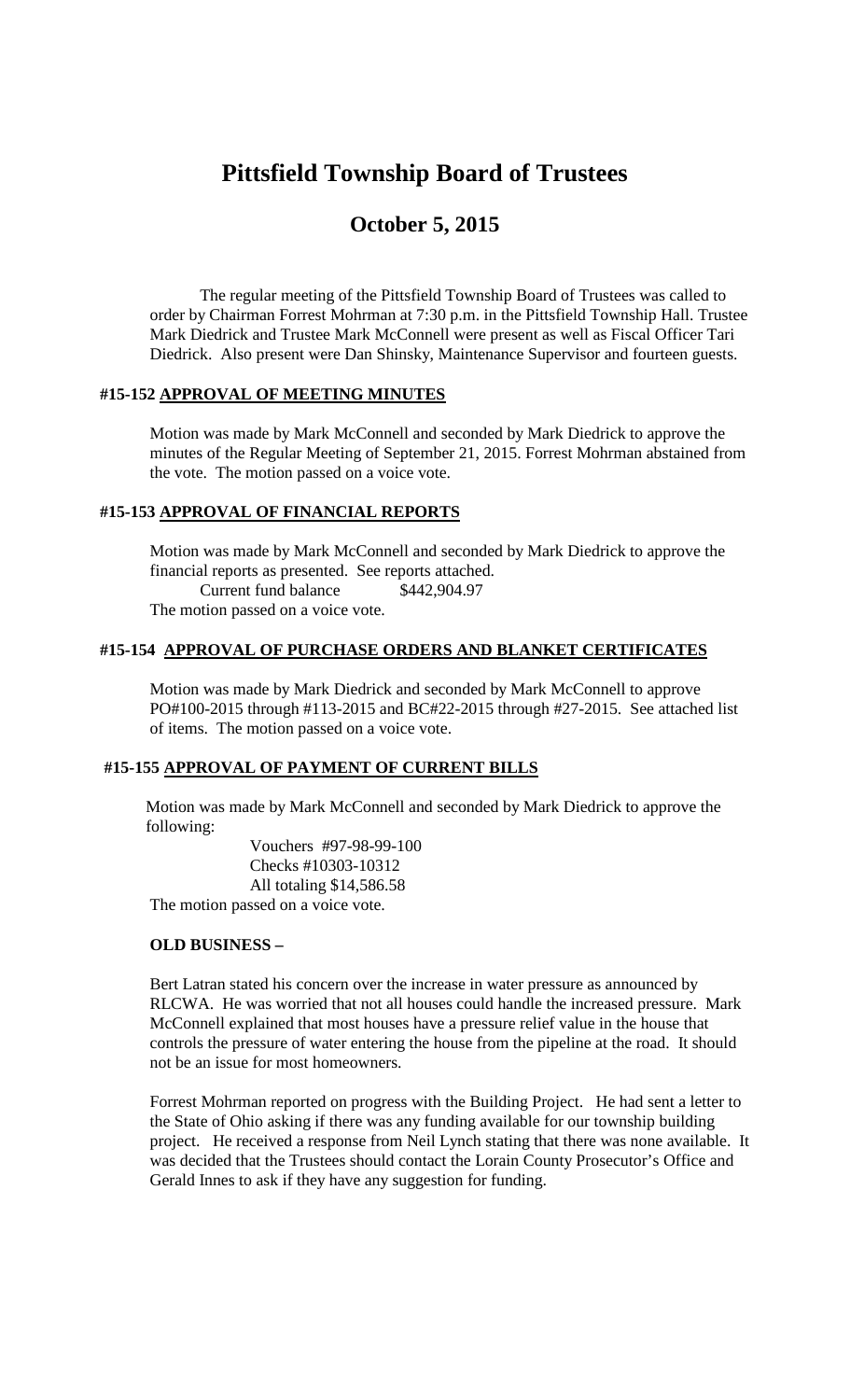### **#15-156 APPROVAL OF THE POST-DETOUR RELEASE AGREEMENT WITH ODOT ACCEPTING THE CONDITION OF TOWNSHIP ROADS AFTER THEIR USE AS DETOUR ROADS DURING MAINTENANCE OF A CULVERT ON STATE ROUTE 303**

Motion was made by Mark McConnell and seconded by Mark Diedrick to approve the Post-Detour Release Agreement with the Ohio Dept. of Transportation accepting the condition of township roads after their use as detour roads during maintenance of a culvert on State Route 303. The motion passed on a voice vote.

#### **NEW BUSINESS –**

# **#15-157 APPROVAL TO ACCEPT THE AMOUNTS AND RATES AS DETERMINED BY THE BUDGET COMMISSION AND TO AUTHORIZE THE NECESSARY TAX LEVIES AND TO CERTIFY THEM TO THE COUNTY AUDITOR**

Motion was made by Mark Diedrick and seconded by Mark McConnell to accept the amounts and rates as determined by the Budget Commission and to authorize the necessary tax levies and to certify them to the County Auditor. The motion passed on a voice vote.

# **#15-158 APPROVAL TO SUBMIT WHITNEY ROAD TO THE LORAIN COUNTY ENGINEER'S OFFICE AS A FAVORABLE BICYCLE ROUTE FOR THE LORAIN COUNTY BICYCLE MAP OF 2015**

Motion was made by Mark McConnell and seconded by Mark Diedrick to approve submitting Whitney Road to the Lorain County Engineer's Office as a favorable bicycle route for the Lorain County Bicycle map of 2015. The motion passed on a voice vote.

### **#15-159 APPROVAL TO ACCEPT A THREE-YEAR RATE GUARANTEE FROM OTARMA INSURANCE FOR SMALL TOWNSHIPS**

Motion was made by Mark McConnell and seconded by Mark Diedrick to accept a Three-Year Rate Guarantee from OTARMA insurance as offered to small townships. The motion passed on a voice vote.

### **#15-160 APPROVAL TO SUBMIT TWO GRANT APPLICATIONS TO THE LORAIN COUNTY STORM WATER DISTRICT FOR IMPROVEMENTS AS (1) THE PLUM CREEK PROJECT AND (2) CONTINUATION OF THE GUTHRIE DITCH PROJECT WHICH WOULD BE IN CONJUNCTION WITH THE CULVERT REPLACEMENT ON PITTS ROAD**

Motion was made by Forrest Mohrman and seconded by Mark Diedrick to approve the submitting of two grant applications to the Lorain County Storm Water District for improvements as (1) the Plum Creek Project and (2) continuation of the Guthrie Ditch Project which would be in conjunction with the culvert replacement on Pitts Road. The motion passed on a voice vote.

#### **ZONING BUSINESS –**

Dan Shinsky reported that he has been working with the refinancing of a couple of houses. He was concerned about the zoning map as posted on the website. It is blurry when one tries to zoom in on an area. Possibly the county could provide a more detailed map that would not have this problem.